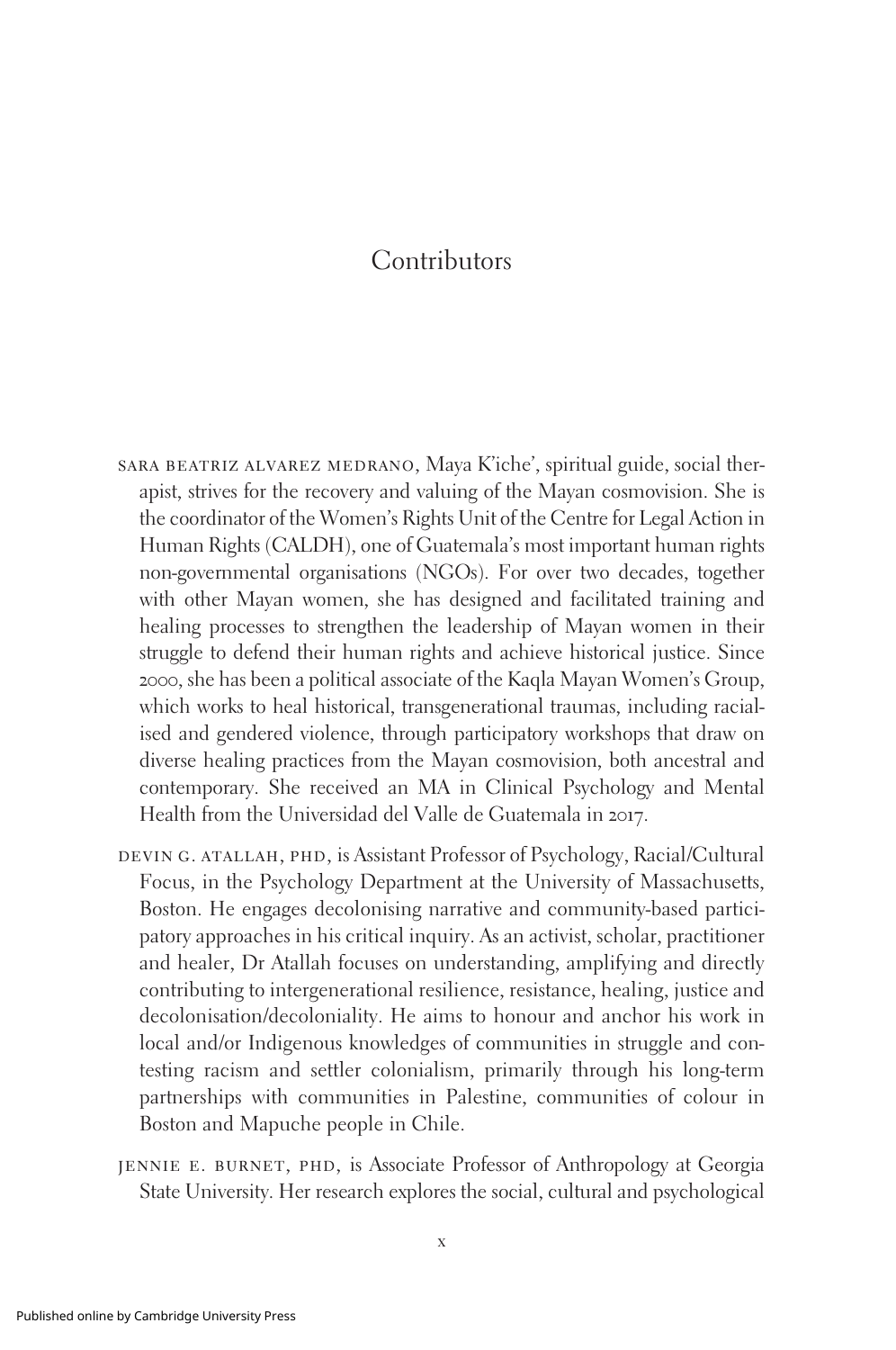aspects of war, genocide and mass violence, and the micro-level impact of large-scale social change in the context of conflict. Dr Burnet has been studying Rwanda, the 1994 genocide of Tutsis and its aftermath, and women in politics for more than twenty years. Her research has appeared in Politics & Gender, African Affairs, African Studies Review and the Women's Studies International Forum. Dr Burnet's award-winning book, Genocide Lives in Us: Women, Memory and Silence in Rwanda, was published in 2012 by the University of Wisconsin Press. She is currently writing a book, To Save Heaven and Earth: Rescue during the Rwandan Genocide, which examines how and why some Rwandans risked their lives to save Tutsi and others targeted in the genocide.

- JANINE NATALYA CLARK, PHD, is Professor of Gender, Transitional Justice and International Criminal Law at the University of Birmingham. She has particular interests in conflict-related sexual violence, transitional justice, resilience and post-conflict reconciliation. She has been conducting research in Bosnia-Herzegovina for more than ten years. Her current research – a comparative study of resilience focused on victims/survivors of conflictrelated sexual violence in Bosnia-Herzegovina, Colombia and Uganda – is being funded by the European Research Council through a five-year Consolidator Grant (2017–2022). Professor Clark has three research monographs and her interdisciplinary work has been published in a wide variety of journals, including the International Journal of Transitional Justice, the Journal of International Criminal Justice, Theoretical Criminology, Sociology, Memory Studies and International Studies Review.
- alison crosby, phd, is Associate Professor in the School of Gender, Sexuality and Women's Studies at York University in Toronto. She was director of the Centre for Feminist Research at York from 2014 to 2019. Her research projects and publications use an anti-racist, transnational feminist lens and participatory methodologies to explore protagonists' multifaceted struggles to redress and memorialise harm in the aftermath of racialised gendered violence, with a particular focus on Guatemala. She is the author, with M. Brinton Lykes, of Beyond Repair? Mayan Women's Protagonism in the Aftermath of Genocidal Harm (Rutgers University Press, 2019), published in Spanish as Más Allá de la Reparación: Protagonismo de Mujeres Mayas en las Secuelas del Dan˜o Genocida (Cholsamaj, 2019). She currently directs the project Remembering and Memorializing Violence: Transnational Feminist Dialogues, <https://memorializingviolence.com/>, which is funded by the Social Sciences and Humanities Research Council of Canada (SSHRC).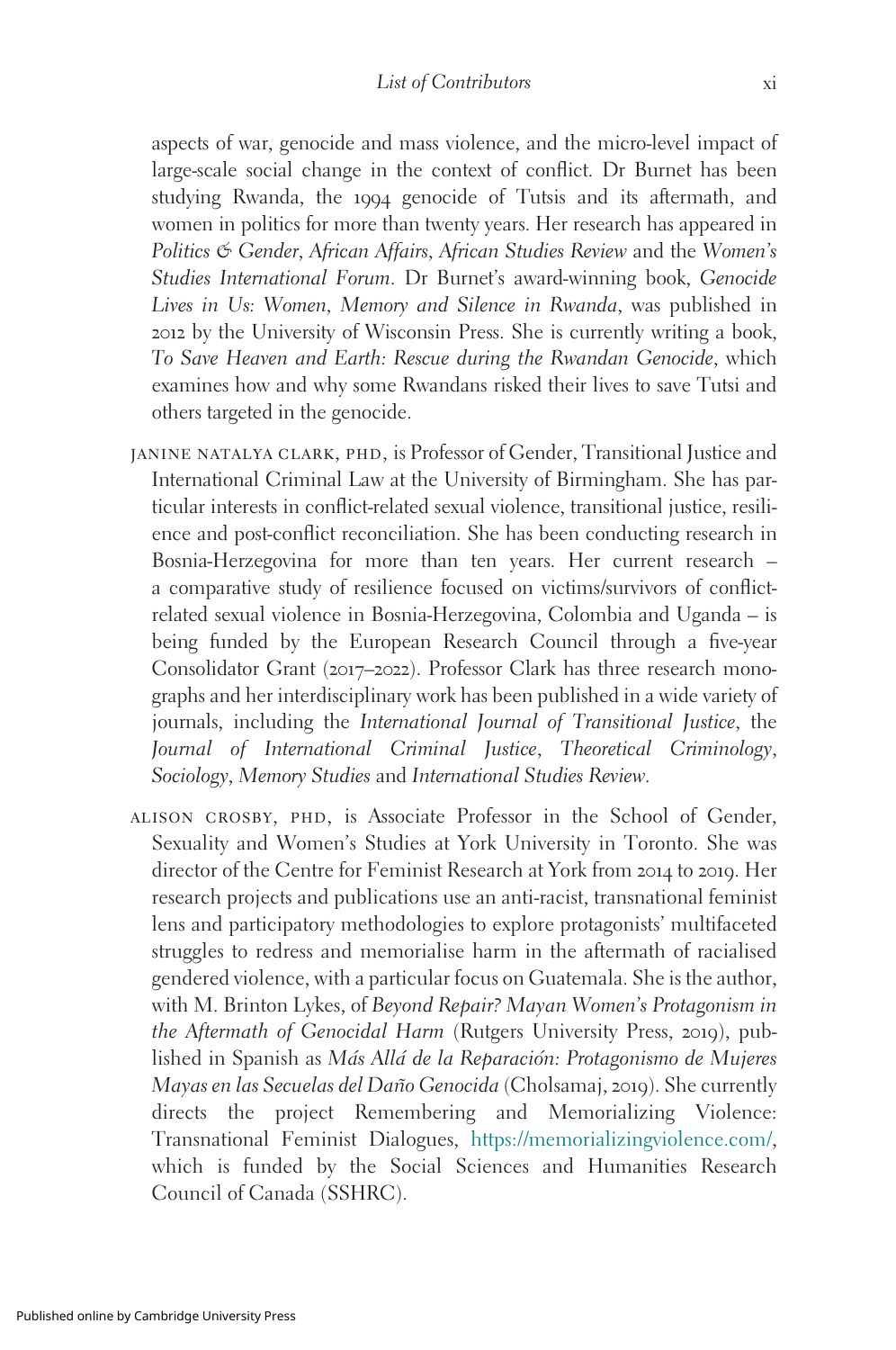- cedric de coning, phd, is Research Professor with the Norwegian Institute of International Affairs (NUPI) and Senior Advisor for the African Centre for the Constructive Resolution of Disputes (ACCORD). His research covers African, Global South and United Nations peace and security issues. He holds a PhD in Applied Ethics from the Department of Philosophy at the University of Stellenbosch in South Africa. He has a special interest in the application of complexity theory to Peace and Conflict Studies, and in this context he has introduced Adaptive Peacebuilding as a new analytical, normative and operational approach to guide international interventions. He has served in a number of advisory capacities for the African Union and United Nations (UN), including the UN Secretary-General's Advisory Board for the Peacebuilding Fund. He tweets at @CedricdeConing.
- WENDY LAMBOURNE, PHD, is Chair of the Department of Peace and Conflict Studies at the University of Sydney. Her interdisciplinary research on trauma healing, transitional justice, reconciliation and peacebuilding after genocide and other mass violence has a regional focus on sub-Saharan Africa and the Asia/Pacific. The results of her field research, conducted over the past twentythree years in Rwanda, Burundi, Sierra Leone, Cambodia and Timor Leste, have been published extensively. They include articles in Human Rights Review, the Journal of Peacebuilding and Development and the International Journal of Transitional Justice, and book chapters in Knowledge for Peacebuilding and Transitional Justice: Epistemic Communities and the Politics of Knowledge (Edward Elgar, 2021), The Palgrave Handbook of Ethnicity (Springer Nature, 2019), Advocating Transitional Justice in Africa: The Role of Civil Society (Springer, 2018), Restorative Justice in Transitional Settings (Routledge, 2016) and Breaking Intergenerational Cycles of Repetition: A Global Dialogue on Historical Trauma and Memory (Barbara Budrich, 2016).
- m. brinton lykes, phd, is Professor of Community-Cultural Psychology and Co-Director of the Centre for Human Rights and International Justice at Boston College. Her anti-racist feminist activist scholarship focuses on (1) rethreading life in the wake of racialised and gendered violence during armed conflict and in post-genocide transitions, and (2) migration and postdeportation human rights violations and resistance. She has published extensively in refereed journals and edited volumes; she has co-edited four books and co-authored four others, and is also co-editor-in-chief of the International Journal of Transitional Justice. She is the recipient of the Ignacio Martín-Baró Lifetime Peace Practitioner Award, the American Psychological Association's International Humanitarian Award, the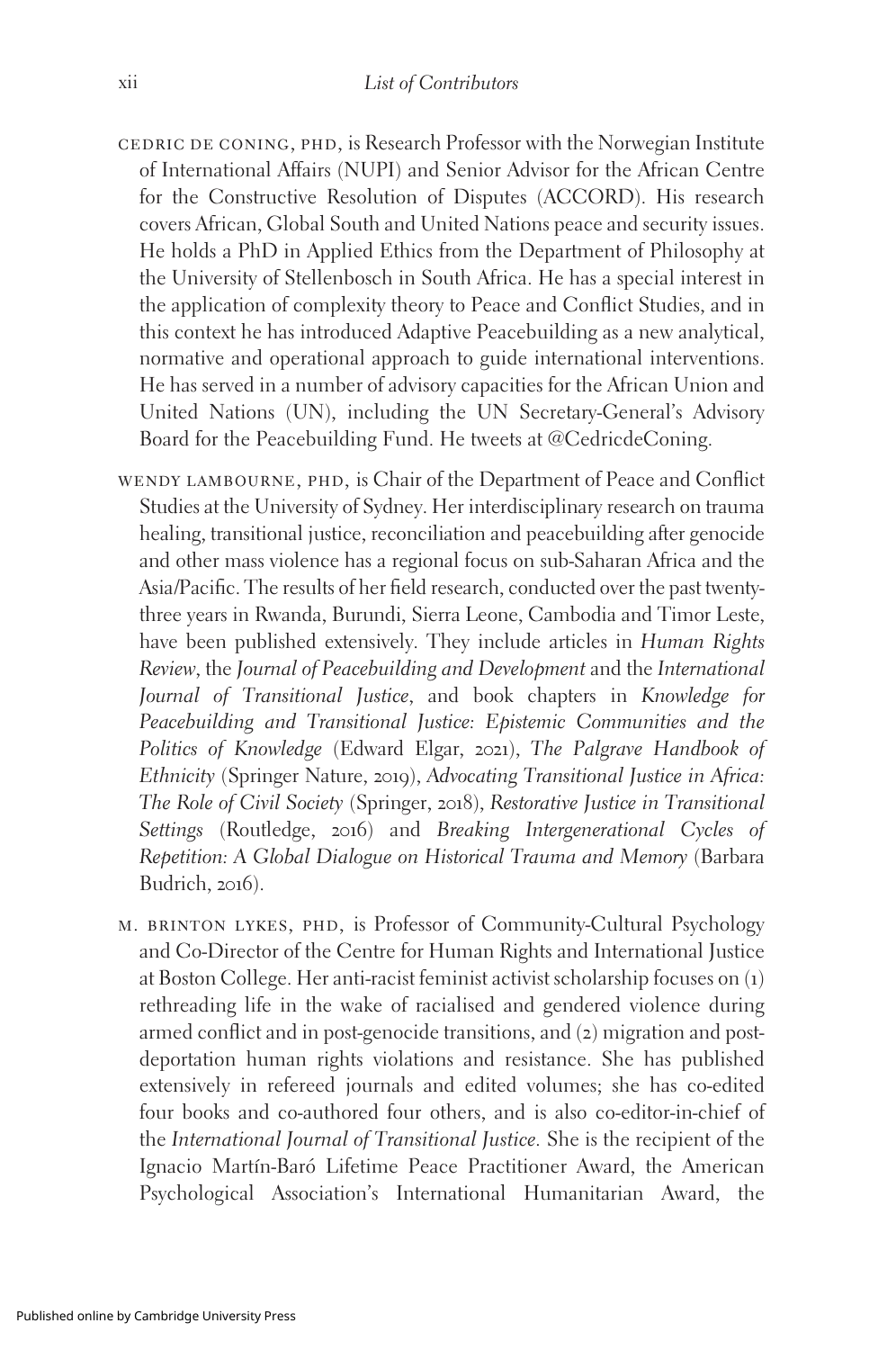Florence L. Denmark and Mary E. Reuder Award for Outstanding International Contributions to the Psychology of Women and Gender and the Seymour B. Sarason Award for Community Research and Action. She is a board member on several NGOs, including Women's Rights International, Impunity Watch and Grassroots International.

- HANA R. MASUD, PHD, is a postdoctoral research fellow in Dr Atallah's Research Team at the University of Massachusetts, Boston. Dr Masud is also currently chair of Decolonial Racial Justice in Praxis, an initiative of Psychologists for Social Responsibility. Dr Masud received her doctorate in Community Psychology from the National Louis University in Chicago. Her research focuses on the coloniality of mental health services and its impact on re-colonising local resistance. In her work, she aims to build collaborative partnerships with mental health workers and marginalised communities in shared efforts to transform conditions of inequity towards wellness and justice in Palestine.
- nayanika mookherjee, phd, is Professor of Political Anthropology at Durham University. Her research involves ethnographic exploration of public memories of violent pasts and aesthetic practices of reparative futures. Based on her award-winning book The Spectral Wound: Sexual Violence, Public Memories and the Bangladesh War of 1971, in 2019 she coauthored (with visual artist Najmunnahar Keya) a survivor-led guideline, graphic novel and animation film Birangona and Ethical Testimonies of Sexual Violence during Conflict. This received the 2019 Praxis Award from the Association of Professional Anthropologists. Professor Mookherjee has had fellowships with the Economic and Social Research Council, the Wenner-Gren Foundation for Anthropological Research, the British Academy, the Leverhulme Trust and the Rockefeller Foundation at Bellagio. She has published extensively and her work has appeared in a variety of journals, including the Journal of Royal Anthropological Institute, the Journal of Historical Sociology and the Journal of Material Culture. She is working on a manuscript entitled Arts of Irreconciliation and continuing research on transnational adoption.
- fred ngomokwe works with the Refugee Law Project (RLP) at the School of Law at Makerere University in Uganda as a transitional justice practitioner and office coordinator of the organisation's Gulu office. For the past decade he has worked closely with victims and survivors of the war in northern Uganda. He is also the focal point person for human rights defenders in Acholiland, northern Uganda.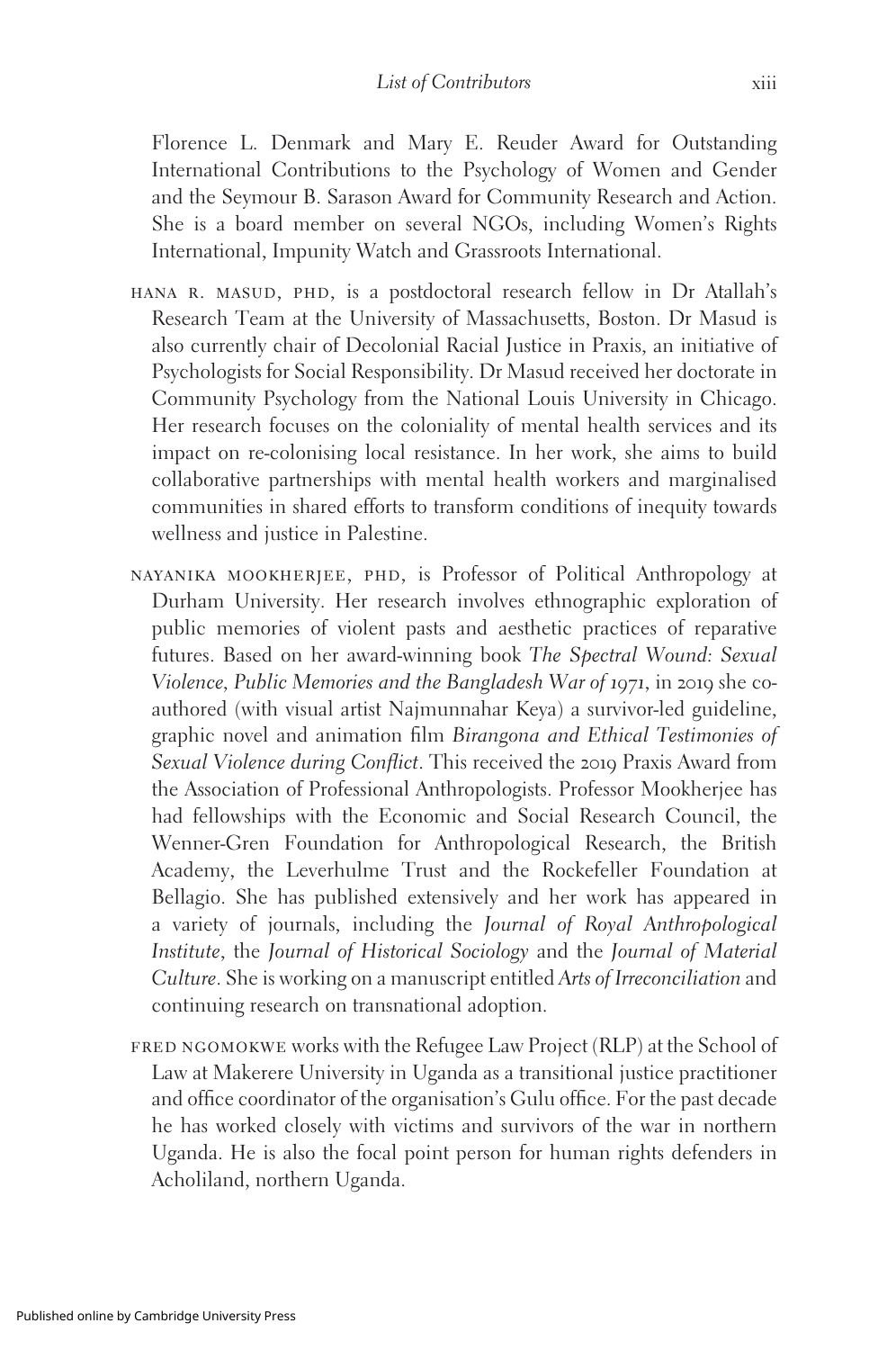- philipp schulz, phd, is a postdoctoral researcher at the Institute for Intercultural and International Studies (InIIS) at the University of Bremen. His work focuses on gender and sexualities in (post-)conflict settings, with a particular focus on wartime sexual violence. His book Male Survivors of Wartime Sexual Violence: Perspectives from Northern Uganda (2021) is published with the University of California Press, and his research has appeared in International Affairs, the International Feminist Journal of Politics and Security Dialogue.
- michael ungar, phd, is the Canada Research Chair (Tier 1) in Child, Family and Community Resilience at Dalhousie University, where he founded and directs the Resilience Research Centre. He has designed multi-site longitudinal research and evaluation projects in collaboration with organisations including the Human Development and Education Branch of the World Bank, NATO, the Red Cross and national public health agencies. With more than \$10,000,000 in funded research, Professor Ungar's research projects span more than a dozen low-, middle- and highincome countries, with many focused on the resilience of marginalised youth and their communities. He is one of the most well-known scholars on human resilience in the world and has published more than 200 peerreviewed articles and book chapters on the topic. He is the author of sixteen books for mental health professionals, researchers and lay audiences.
- sanne weber, phd, is a Leverhulme research fellow in the International Development Department at the University of Birmingham. Her research explores how conflict affects gender relations. She uses ethnographic, participatory and creative research methods to understand whether and how transitional justice mechanisms are capable of transforming gendered and other structural inequalities. She has worked primarily in Latin America, particularly in Colombia and Guatemala. Her current project examines the gendered and socio-economic dynamics of the reintegration of ex-combatants. In the past, she has worked as a researcher and team coordinator on gender programmes for human rights and development organisations in Guatemala. She has published in journals such as the International Journal of Transitional Justice, the Journal of Refugee Studies and the International Feminist Journal of Politics.
- timothy williams, phd, is a junior professor of insecurity and social order at the Bundeswehr University Munich. He was previously a postdoctoral fellow at the Centre for Conflict Studies at the University of Marburg, where he also completed his PhD. His research deals with violence,